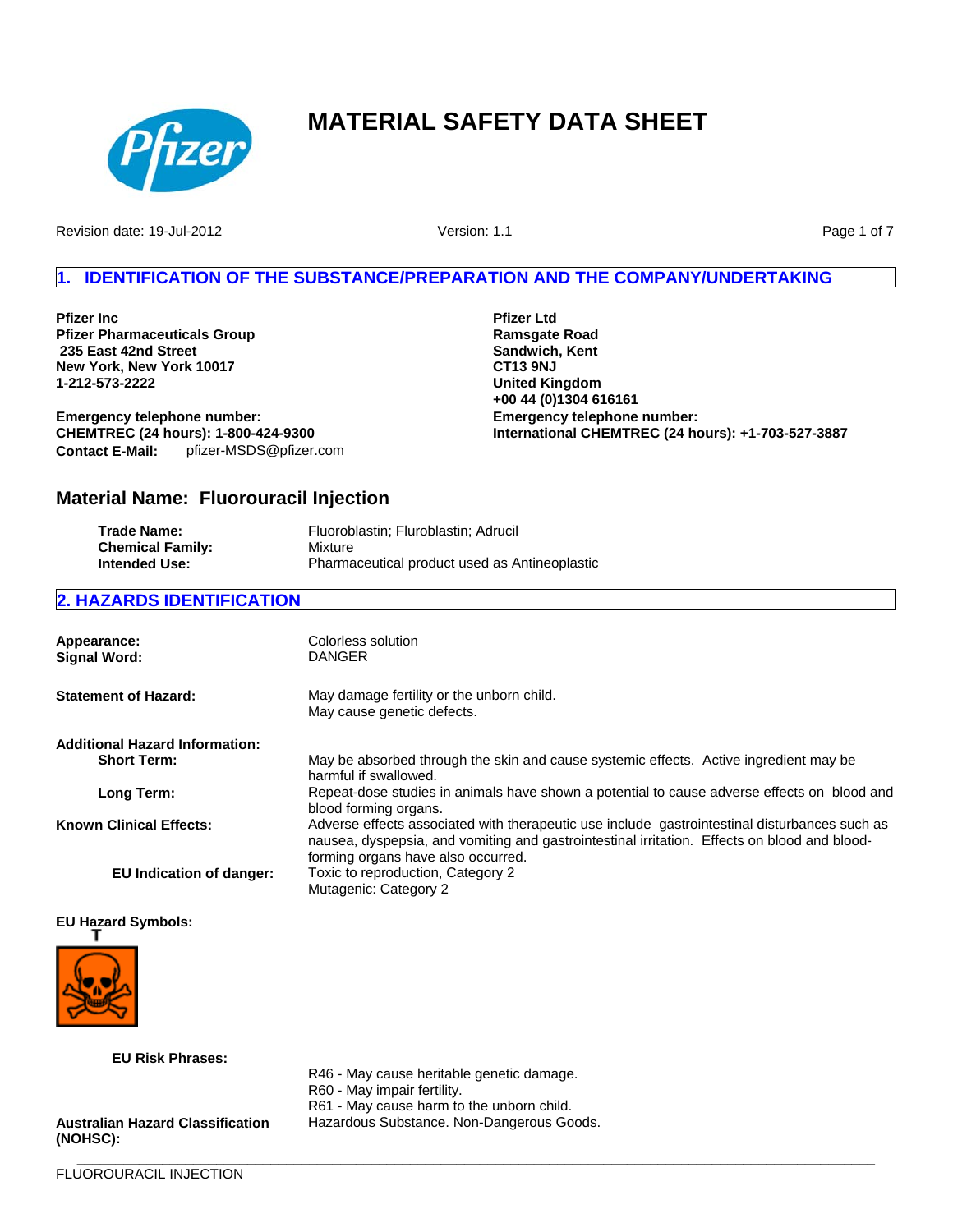**\_\_\_\_\_\_\_\_\_\_\_\_\_\_\_\_\_\_\_\_\_\_\_\_\_\_\_\_\_\_\_\_\_\_\_\_\_\_\_\_\_\_\_\_\_\_\_\_\_\_\_\_\_\_\_\_\_\_\_\_\_\_\_\_\_\_\_\_\_\_\_\_\_\_\_\_\_\_\_\_\_\_\_\_\_\_\_\_\_\_\_\_\_\_\_\_\_\_\_\_\_\_\_**

#### **Revision date: 19-Jul-2012 Material Name: Fluorouracil Injection**

**Version: 1.1 Page 2 of 7**

## **2. HAZARDS IDENTIFICATION**

Note: **Note:** This document has been prepared in accordance with standards for workplace safety, which require the inclusion of all known hazards of the active substance or its intermediates regardless of the potential risk. The precautionary statements and warnings included may not apply in all cases. Your needs may vary depending upon the potential for exposure in your workplace.

# **3. COMPOSITION/INFORMATION ON INGREDIENTS**

#### **Hazardous**

| <b>Ingredient</b> | <b>CAS Number</b> | EU EINECS/ELINCS List   EU Classification |                                                 | %     |
|-------------------|-------------------|-------------------------------------------|-------------------------------------------------|-------|
| Sodium hydroxide  | 1310-73-2         | 215-185-5                                 | C:R35                                           | $***$ |
| Fluorouracil      | $51 - 21 - 8$     | 200-085-6                                 | Muta. Cat.2;R46<br>Repr. Cat.2;R60-61<br>Xn:R22 |       |

| edient                           | ∴AS N                   | <b>IEU EINECS/ELINCS</b> | <b>EU Classification</b> | $^{\circ}$ |
|----------------------------------|-------------------------|--------------------------|--------------------------|------------|
| Inare                            | . Number                | List.                    |                          | 7ο         |
| Water<br>tor<br><b>Iniection</b> | 40E<br>7700<br>ס-סו−∠כי | 791-<br>ດດ 4             | Not<br>Listed            |            |

**Additional Information:** \* Proprietary

\*\* to adjust pH Ingredient(s) indicated as hazardous have been assessed under standards for workplace safety.

## **For the full text of the R phrases mentioned in this Section, see Section 16**

| <b>4. FIRST AID MEASURES</b> |                                                                                                                                                                                         |
|------------------------------|-----------------------------------------------------------------------------------------------------------------------------------------------------------------------------------------|
| <b>Eye Contact:</b>          | Flush with water while holding eyelids open for at least 15 minutes. Seek medical attention<br>immediately.                                                                             |
| <b>Skin Contact:</b>         | Remove contaminated clothing. Flush area with large amounts of water. Use soap. Seek<br>medical attention.                                                                              |
| Ingestion:                   | Never give anything by mouth to an unconscious person. Wash out mouth with water. Do not<br>induce vomiting unless directed by medical personnel. Seek medical attention immediately.   |
| Inhalation:                  | Remove to fresh air and keep patient at rest. Seek medical attention immediately.                                                                                                       |
|                              | Symptoms and Effects of Exposure: For information on potential signs and symptoms of exposure, See Section 2 - Hazards<br>Identification and/or Section 11 - Toxicological Information. |

## **5. FIRE FIGHTING MEASURES**

| <b>Extinguishing Media:</b>           | Use carbon dioxide, dry chemical, or water spray.                                                                             |
|---------------------------------------|-------------------------------------------------------------------------------------------------------------------------------|
| <b>Hazardous Combustion Products:</b> | Carbon monoxide, carbon dioxide, nitrogen oxides and fluorine-containing compounds                                            |
| <b>Fire Fighting Procedures:</b>      | During all fire fighting activities, wear appropriate protective equipment, including self-<br>contained breathing apparatus. |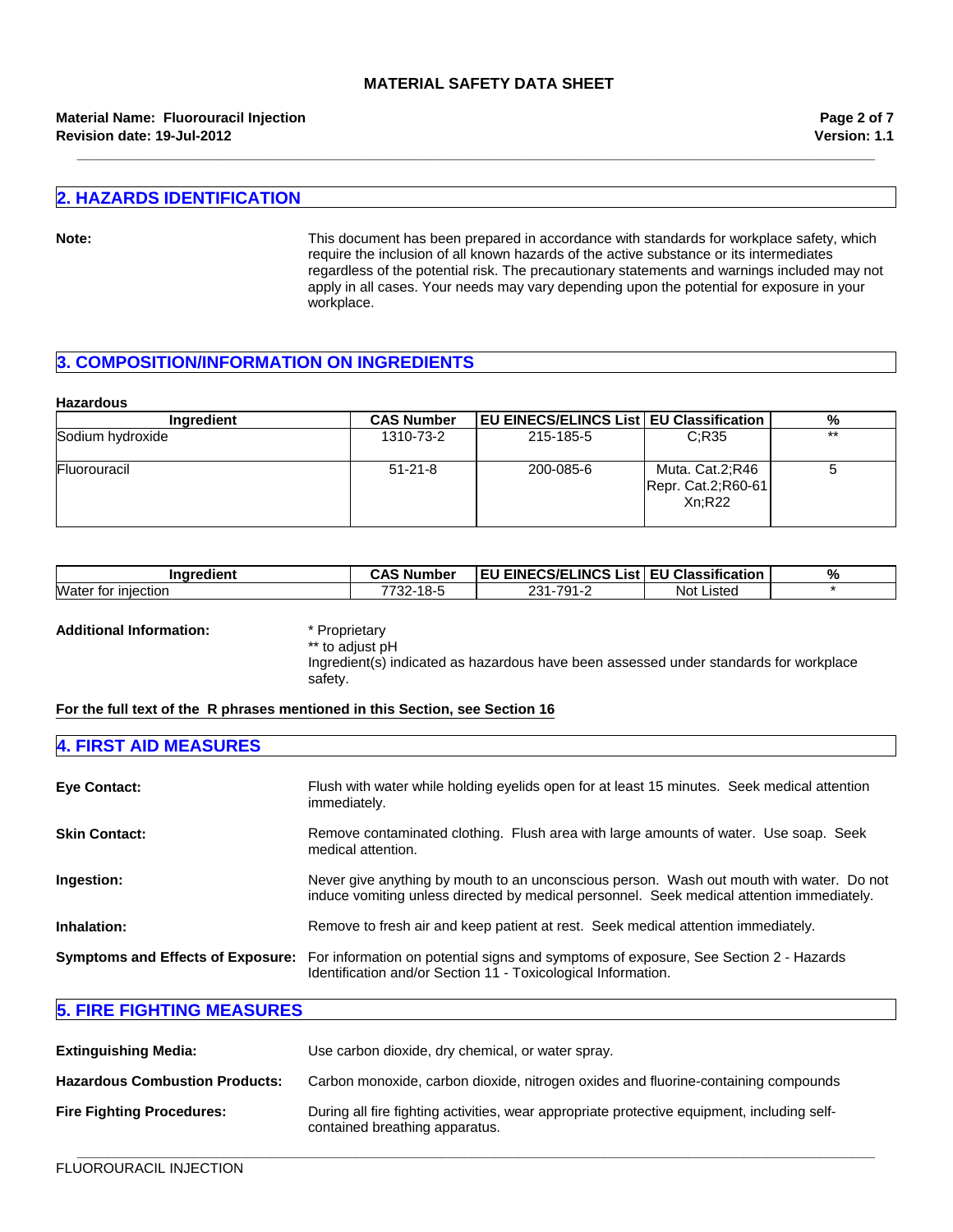**\_\_\_\_\_\_\_\_\_\_\_\_\_\_\_\_\_\_\_\_\_\_\_\_\_\_\_\_\_\_\_\_\_\_\_\_\_\_\_\_\_\_\_\_\_\_\_\_\_\_\_\_\_\_\_\_\_\_\_\_\_\_\_\_\_\_\_\_\_\_\_\_\_\_\_\_\_\_\_\_\_\_\_\_\_\_\_\_\_\_\_\_\_\_\_\_\_\_\_\_\_\_\_**

| Fire / Explosion Hazards:                                | Not flammable.                                                                                                                                                                                                                                                                                                                                                                                                                                                                                                                                                                                                                                                                   |  |
|----------------------------------------------------------|----------------------------------------------------------------------------------------------------------------------------------------------------------------------------------------------------------------------------------------------------------------------------------------------------------------------------------------------------------------------------------------------------------------------------------------------------------------------------------------------------------------------------------------------------------------------------------------------------------------------------------------------------------------------------------|--|
| <b>6. ACCIDENTAL RELEASE MEASURES</b>                    |                                                                                                                                                                                                                                                                                                                                                                                                                                                                                                                                                                                                                                                                                  |  |
| <b>Health and Safety Precautions:</b>                    | Personnel involved in clean-up should wear appropriate personal protective equipment (see<br>Section 8). Minimize exposure.                                                                                                                                                                                                                                                                                                                                                                                                                                                                                                                                                      |  |
| <b>Measures for Cleaning / Collecting:</b>               | Contain the source of the spill if it is safe to do so. Soak up with inert absorbent material and<br>dispose of as hazardous waste.                                                                                                                                                                                                                                                                                                                                                                                                                                                                                                                                              |  |
| <b>Measures for Environmental</b><br><b>Protections:</b> | Place waste in an appropriately labeled, sealed container for disposal. Care should be taken to<br>avoid environmental release.                                                                                                                                                                                                                                                                                                                                                                                                                                                                                                                                                  |  |
| <b>Additional Consideration for Large</b><br>Spills:     | Non-essential personnel should be evacuated from affected area. Report emergency<br>situations immediately. Clean up operations should only be undertaken by trained personnel.                                                                                                                                                                                                                                                                                                                                                                                                                                                                                                  |  |
| <b>7. HANDLING AND STORAGE</b>                           |                                                                                                                                                                                                                                                                                                                                                                                                                                                                                                                                                                                                                                                                                  |  |
| <b>General Handling:</b>                                 | Restrict access to work area. Avoid breathing vapor or mist. Avoid contact with eyes, skin and<br>clothing. When handling, use appropriate personal protective equipment (see Section 8). It is<br>recommended that all operations be fully enclosed and no air recirculated. Releases to the<br>environment should be avoided. Review and implement appropriate technical and procedural<br>waste water and waste disposal measures to prevent occupational exposure or environmental<br>releases. Potential points of process emissions of this material to the atmosphere should be<br>controlled with dust collectors, HEPA filtration systems or other equivalent controls. |  |

**Storage Conditions:** Store as directed by product packaging.

## **8. EXPOSURE CONTROLS / PERSONAL PROTECTION**

**Refer to available public information for specific member state Occupational Exposure Limits.**

| Sodium hydroxide                      |                         |
|---------------------------------------|-------------------------|
| <b>ACGIH Ceiling Threshold Limit:</b> | 2 mg/m <sup>3</sup>     |
| <b>Australia PEAK</b>                 | 2 mg/m $3$              |
| <b>Austria OEL - MAKs</b>             | 2 mg/m $3$              |
| <b>Bulgaria OEL - TWA</b>             | 2.0 mg/m <sup>3</sup>   |
| <b>Czech Republic OEL - TWA</b>       | 1 mg/m $3$              |
| Estonia OEL - TWA                     | 1 mg/m $3$              |
| <b>France OEL - TWA</b>               | 2 mg/m $3$              |
| Greece OEL - TWA                      | 2 mg/m $3$              |
| <b>Hungary OEL - TWA</b>              | 2 mg/m $3$              |
| Japan - OELs - Ceilings               | 2 mg/m $3$              |
| Latvia OEL - TWA                      | $0.5 \,\mathrm{mg/m^3}$ |
| <b>OSHA - Final PELS - TWAs:</b>      | 2 mg/m $3$              |
| Poland OEL - TWA                      | $0.5 \,\mathrm{mg/m^3}$ |
| Slovakia OEL - TWA                    | 2 mg/m $3$              |
| Slovenia OEL - TWA                    | $2 \text{ mg/m}^3$      |
| Sweden OEL - TWAs                     | 1 mg/m <sup>3</sup>     |

The purpose of the Occupational Exposure Band (OEB) classification system is to separate substances into different Hazard categories when the available data are sufficient to do so, but inadequate to establish an Occupational Exposure Limit (OEL). The OEB given is based upon an analysis of all currently available data; as such, this value may be subject to revision when new information becomes available.

**\_\_\_\_\_\_\_\_\_\_\_\_\_\_\_\_\_\_\_\_\_\_\_\_\_\_\_\_\_\_\_\_\_\_\_\_\_\_\_\_\_\_\_\_\_\_\_\_\_\_\_\_\_\_\_\_\_\_\_\_\_\_\_\_\_\_\_\_\_\_\_\_\_\_\_\_\_\_\_\_\_\_\_\_\_\_\_\_\_\_\_\_\_\_\_\_\_\_\_\_\_\_\_**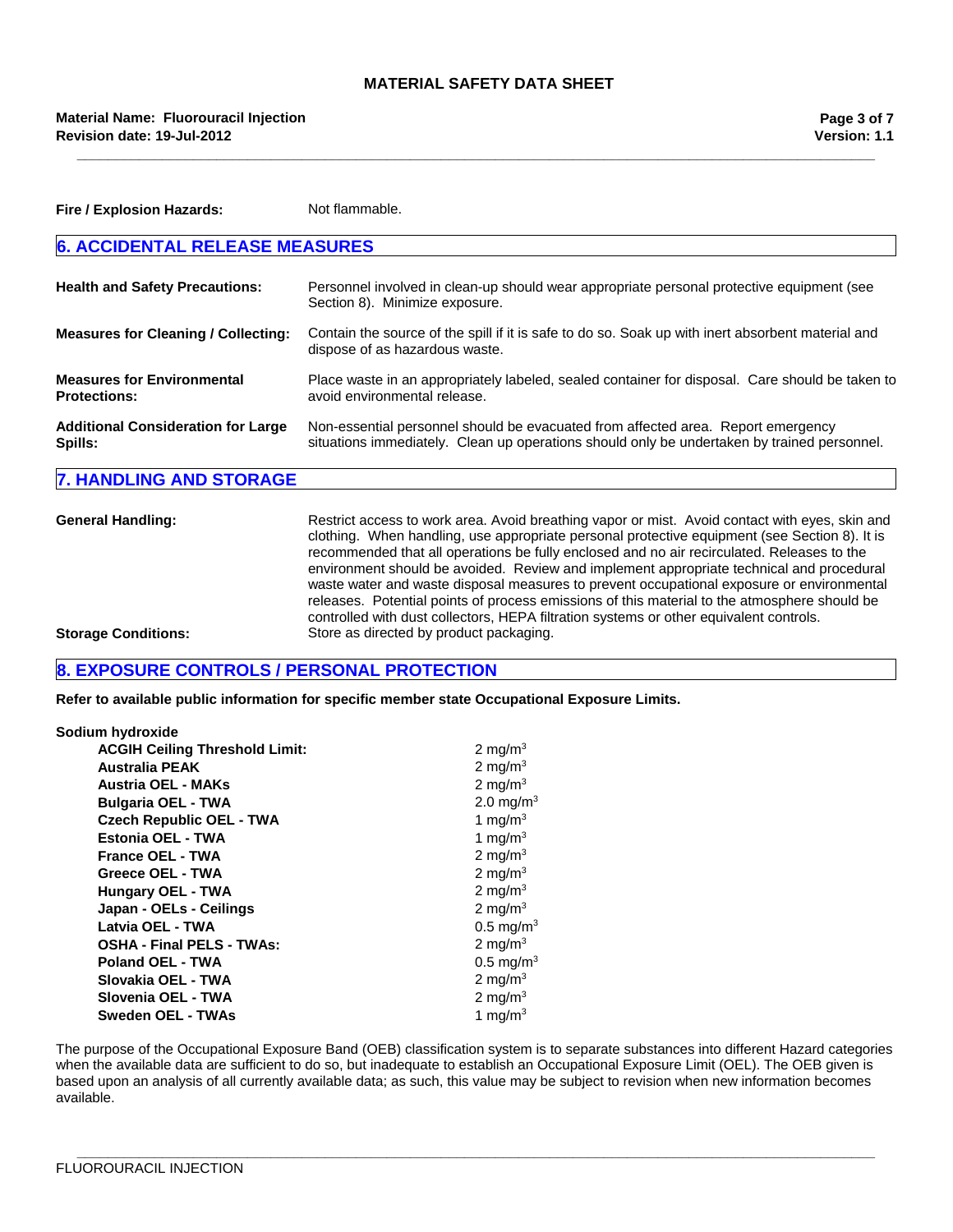**\_\_\_\_\_\_\_\_\_\_\_\_\_\_\_\_\_\_\_\_\_\_\_\_\_\_\_\_\_\_\_\_\_\_\_\_\_\_\_\_\_\_\_\_\_\_\_\_\_\_\_\_\_\_\_\_\_\_\_\_\_\_\_\_\_\_\_\_\_\_\_\_\_\_\_\_\_\_\_\_\_\_\_\_\_\_\_\_\_\_\_\_\_\_\_\_\_\_\_\_\_\_\_**

## **8. EXPOSURE CONTROLS / PERSONAL PROTECTION**

| <b>Fluorouracil</b><br>Band (OEB):                        | <b>Pfizer Occupational Exposure</b> OEB 5 (control exposure to $\langle$ 1ug/m <sup>3</sup> )                                                                                                                                                                                                                                                                 |
|-----------------------------------------------------------|---------------------------------------------------------------------------------------------------------------------------------------------------------------------------------------------------------------------------------------------------------------------------------------------------------------------------------------------------------------|
| <b>Analytical Method:</b><br><b>Engineering Controls:</b> | Analytical method available for Fluorouracil. Contact Pfizer Inc for further information.<br>Engineering controls should be used as the primary means to control exposures. Keep<br>airborne contamination levels below the exposure limits listed above in this section. It is<br>recommended that all operations be fully enclosed and no air recirculated. |
| <b>Environmental Exposure Controls:</b>                   | Refer to specific Member State legislation for requirements under Community environmental<br>legislation.                                                                                                                                                                                                                                                     |
| <b>Personal Protective Equipment:</b>                     | Refer to applicable national standards and regulations in the selection and use of personal<br>protective equipment (PPE).                                                                                                                                                                                                                                    |
| Hands:                                                    | Impervious, disposable gloves (double suggested) are recommended if skin contact with drug<br>product is possible and for bulk processing operations.                                                                                                                                                                                                         |
| Eyes:                                                     | Safety glasses or goggles                                                                                                                                                                                                                                                                                                                                     |
| Skin:                                                     | Impervious disposable protective clothing is recommended if skin contact with drug product is<br>possible and for bulk processing operations.                                                                                                                                                                                                                 |
| <b>Respiratory protection:</b>                            | If airborne exposures are within or exceed the Occupational Exposure Band (OEB) range, wear<br>an appropriate respirator with a protection factor sufficient to control exposures to the bottom of<br>the OEB range.                                                                                                                                          |

# **9. PHYSICAL AND CHEMICAL PROPERTIES**

| <b>Physical State:</b>    | Solution | Color:                   | <b>Colorless</b> |
|---------------------------|----------|--------------------------|------------------|
| <b>Molecular Formula:</b> | Mixture  | <b>Molecular Weight:</b> | Mixture          |

## **10. STABILITY AND REACTIVITY**

| <b>Chemical Stability:</b>  | Stable under normal conditions of use.                             |
|-----------------------------|--------------------------------------------------------------------|
| <b>Conditions to Avoid:</b> | Fine particles (such as dust and mists) may fuel fires/explosions. |
| Incompatible Materials:     | As a precautionary measure, keep away from strong oxidizers        |

# **11. TOXICOLOGICAL INFORMATION**

**General Information:** The information included in this section describes the potential hazards of the individual ingredients.

**\_\_\_\_\_\_\_\_\_\_\_\_\_\_\_\_\_\_\_\_\_\_\_\_\_\_\_\_\_\_\_\_\_\_\_\_\_\_\_\_\_\_\_\_\_\_\_\_\_\_\_\_\_\_\_\_\_\_\_\_\_\_\_\_\_\_\_\_\_\_\_\_\_\_\_\_\_\_\_\_\_\_\_\_\_\_\_\_\_\_\_\_\_\_\_\_\_\_\_\_\_\_\_**

#### **Acute Toxicity: (Species, Route, End Point, Dose)**

#### **Fluorouracil**

RatOralLD 50230mg/kg RatPara-periostealLD 50245mg/kg MouseOralLD 50115mg/kg MouseIntravenousLD 5081mg/kg

#### **Sodium hydroxide**

Mouse IP LD50 40 mg/kg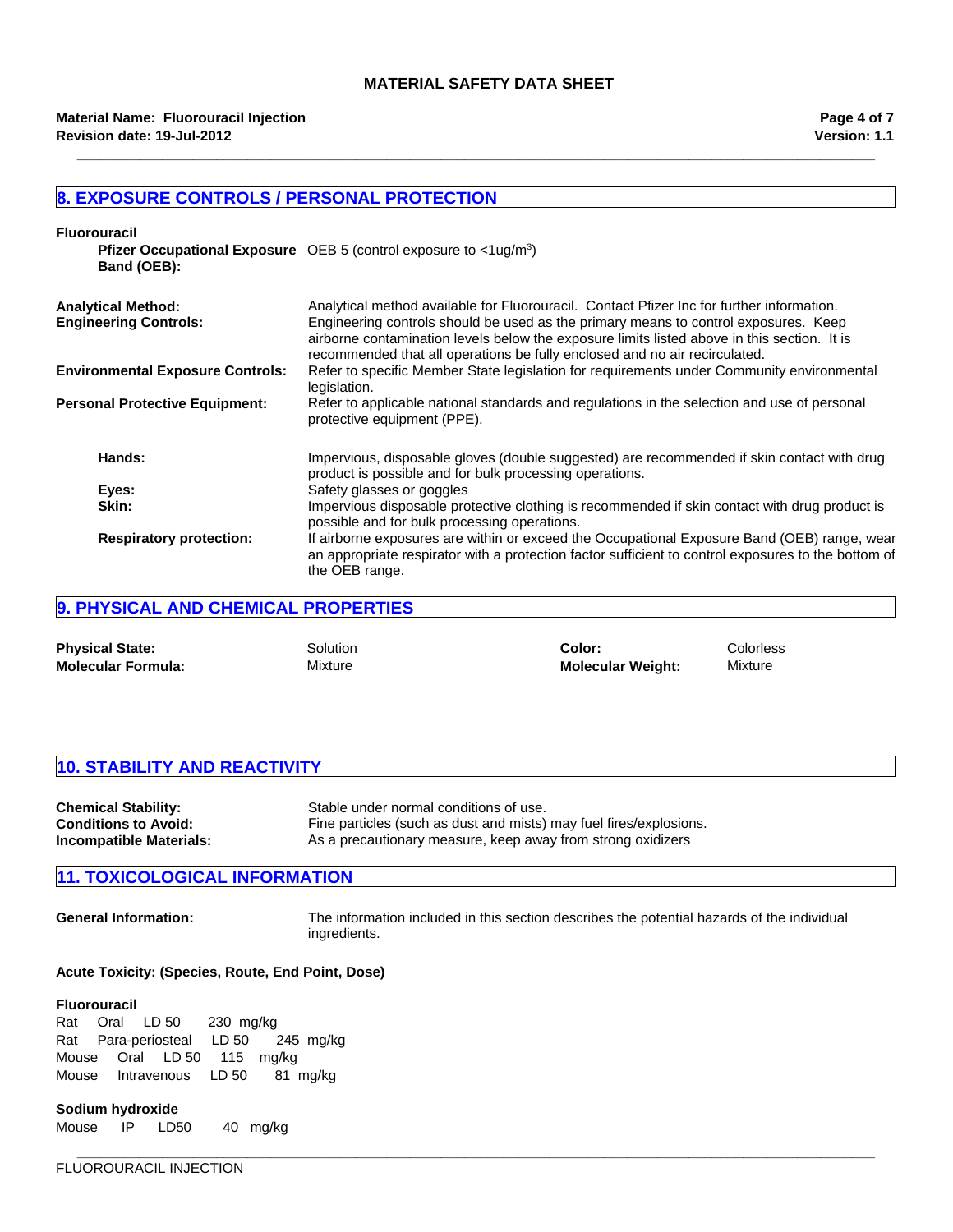**\_\_\_\_\_\_\_\_\_\_\_\_\_\_\_\_\_\_\_\_\_\_\_\_\_\_\_\_\_\_\_\_\_\_\_\_\_\_\_\_\_\_\_\_\_\_\_\_\_\_\_\_\_\_\_\_\_\_\_\_\_\_\_\_\_\_\_\_\_\_\_\_\_\_\_\_\_\_\_\_\_\_\_\_\_\_\_\_\_\_\_\_\_\_\_\_\_\_\_\_\_\_\_**

## **11. TOXICOLOGICAL INFORMATION**

#### **Irritation / Sensitization: (Study Type, Species, Severity)**

#### **Sodium hydroxide**

Skin IrritationRabbitSevere Eye IrritationRabbitSevere

## **Repeated Dose Toxicity: (Duration, Species, Route, Dose, End Point, Target Organ)**

#### **Fluorouracil**

5 Week(s)DogOral175mg/kgLOAELBone marrow

#### **Reproduction & Developmental Toxicity: (Study Type, Species, Route, Dose, End Point, Effect(s))**

#### **Fluorouracil**

Embryo / Fetal DevelopmentMouseIntraperitoneal10 - 40mg/kg/dayLOAELTeratogenic Embryo / Fetal DevelopmentRatIntraperitoneal12 - 37mg/kgLOAELTeratogenic Embryo / Fetal DevelopmentHamsterIntraperitoneal3 - 9mg/kgLOAELTeratogenic, Fetotoxicity Embryo / Fetal DevelopmentMonkeyIntramuscular40mg/kgNOAELNot Teratogenic Reproductive & Fertility-MalesMouseIntraperitoneal25 - 50mg/kgLOAELFertility

#### **Genetic Toxicity: (Study Type, Cell Type/Organism, Result)**

#### **Fluorouracil**

Sister Chromatid ExchangeChinese Hamster Ovary (CHO) cellsPositive *In Vivo* MicronucleusMousePositive *In Vivo* Chromosome AberrationRat SpermatogoniaPositive Sister Chromatid ExchangeHuman LymphocytesPositive Chromosome AberrationChinese Hamster Ovary (CHO) cellsPositive

**Carcinogen Status:** None of the components of this formulation are listed as a carcinogen by IARC, NTP or OSHA. See below

**Fluorouracil**

**IARC:** Group 3 (Not Classifiable)

## **12. ECOLOGICAL INFORMATION Environmental Overview:** Environmental properties have not been thoroughly investigated. Releases to the environment should be avoided.

## **13. DISPOSAL CONSIDERATIONS**

**Waste Treatment Methods:** Dispose of waste in accordance with all applicable laws and regulations. Member State specific and Community specific provisions must be considered. Considering the relevant known environmental and human health hazards of the material, review and implement appropriate technical and procedural waste water and waste disposal measures to prevent occupational exposure and environmental release. It is recommended that waste minimization be practiced. The best available technology should be utilized to prevent environmental releases. This may include destructive techniques for waste and wastewater.

**\_\_\_\_\_\_\_\_\_\_\_\_\_\_\_\_\_\_\_\_\_\_\_\_\_\_\_\_\_\_\_\_\_\_\_\_\_\_\_\_\_\_\_\_\_\_\_\_\_\_\_\_\_\_\_\_\_\_\_\_\_\_\_\_\_\_\_\_\_\_\_\_\_\_\_\_\_\_\_\_\_\_\_\_\_\_\_\_\_\_\_\_\_\_\_\_\_\_\_\_\_\_\_**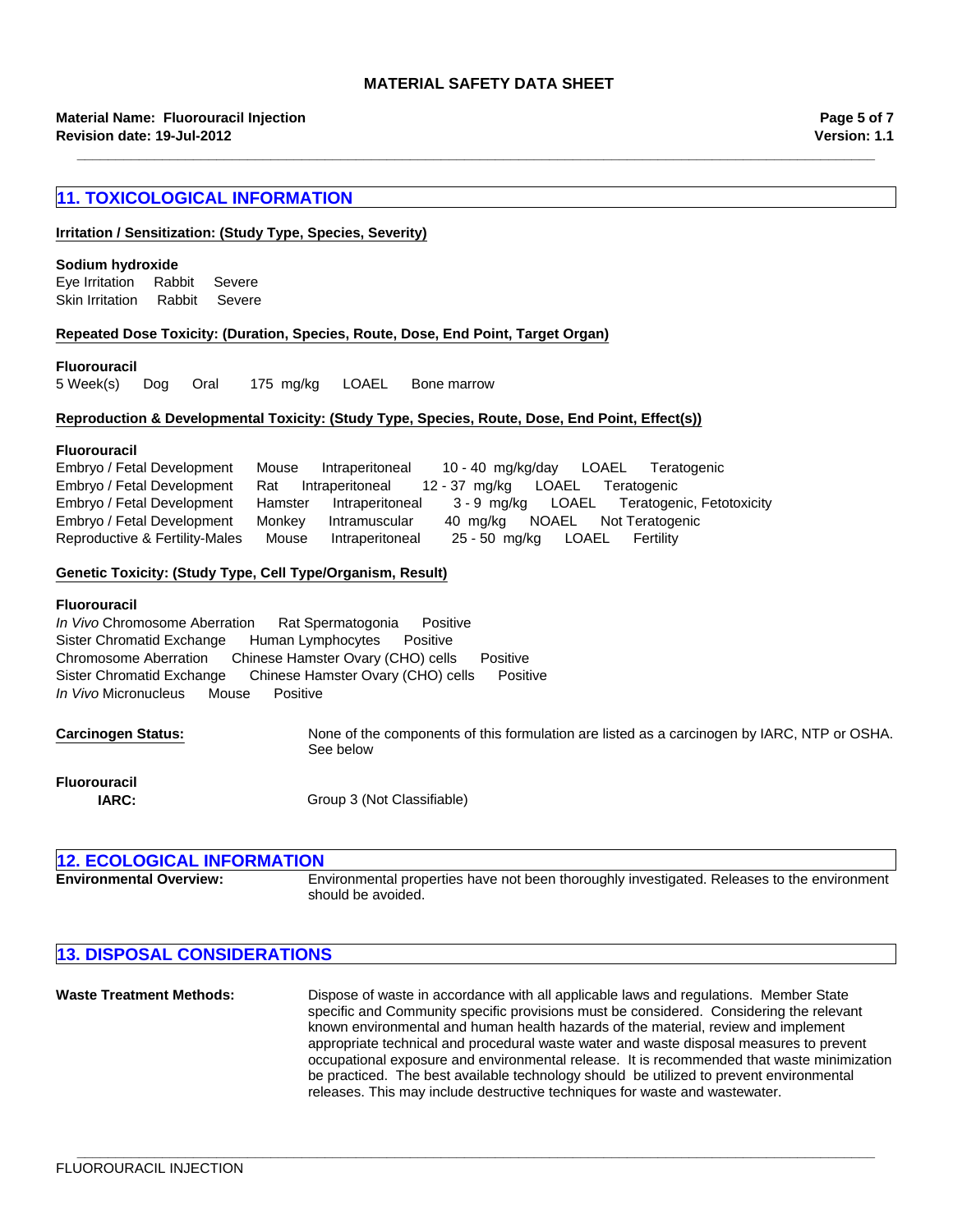**\_\_\_\_\_\_\_\_\_\_\_\_\_\_\_\_\_\_\_\_\_\_\_\_\_\_\_\_\_\_\_\_\_\_\_\_\_\_\_\_\_\_\_\_\_\_\_\_\_\_\_\_\_\_\_\_\_\_\_\_\_\_\_\_\_\_\_\_\_\_\_\_\_\_\_\_\_\_\_\_\_\_\_\_\_\_\_\_\_\_\_\_\_\_\_\_\_\_\_\_\_\_\_**

**\_\_\_\_\_\_\_\_\_\_\_\_\_\_\_\_\_\_\_\_\_\_\_\_\_\_\_\_\_\_\_\_\_\_\_\_\_\_\_\_\_\_\_\_\_\_\_\_\_\_\_\_\_\_\_\_\_\_\_\_\_\_\_\_\_\_\_\_\_\_\_\_\_\_\_\_\_\_\_\_\_\_\_\_\_\_\_\_\_\_\_\_\_\_\_\_\_\_\_\_\_\_\_**

**Material Name: Fluorouracil Injection Revision date: 19-Jul-2012**

**Version: 1.1 Page 6 of 7**

# **14. TRANSPORT INFORMATION**

## **The following refers to all modes of transportation unless specified below.**

Not regulated for transport under USDOT, EUADR, IATA, or IMDG regulations.

# **15. REGULATORY INFORMATION**

| EU Indication of danger: | Toxic to reproduction, Category 2<br>Mutagenic: Category 2 |
|--------------------------|------------------------------------------------------------|
| <b>EU Risk Phrases:</b>  |                                                            |
|                          | R46 - May cause heritable genetic damage.                  |
|                          | R60 - May impair fertility.                                |
|                          | R61 - May cause harm to the unborn child.                  |

**OSHA Label:** DANGER May damage fertility or the unborn child. May cause genetic defects.

#### **Canada - WHMIS: Classifications**

**WHMIS hazard class:** D2a very toxic materials



| Sodium hydroxide                                                          |            |  |
|---------------------------------------------------------------------------|------------|--|
| <b>CERCLA/SARA Hazardous Substances</b>                                   | 1000 lb    |  |
| and their Reportable Quantities:                                          | 454 kg     |  |
| <b>Inventory - United States TSCA - Sect. 8(b)</b>                        | Present    |  |
| <b>Australia (AICS):</b>                                                  | Present    |  |
| <b>Standard for the Uniform Scheduling</b>                                | Schedule 5 |  |
| for Drugs and Poisons:                                                    | Schedule 6 |  |
| <b>EU EINECS/ELINCS List</b>                                              | 215-185-5  |  |
| Water for injection                                                       |            |  |
| Inventory - United States TSCA - Sect. 8(b)                               | Present    |  |
| <b>Australia (AICS):</b>                                                  | Present    |  |
| <b>REACH - Annex IV - Exemptions from the</b><br>obligations of Register: | Present    |  |
| <b>EU EINECS/ELINCS List</b>                                              | 231-791-2  |  |